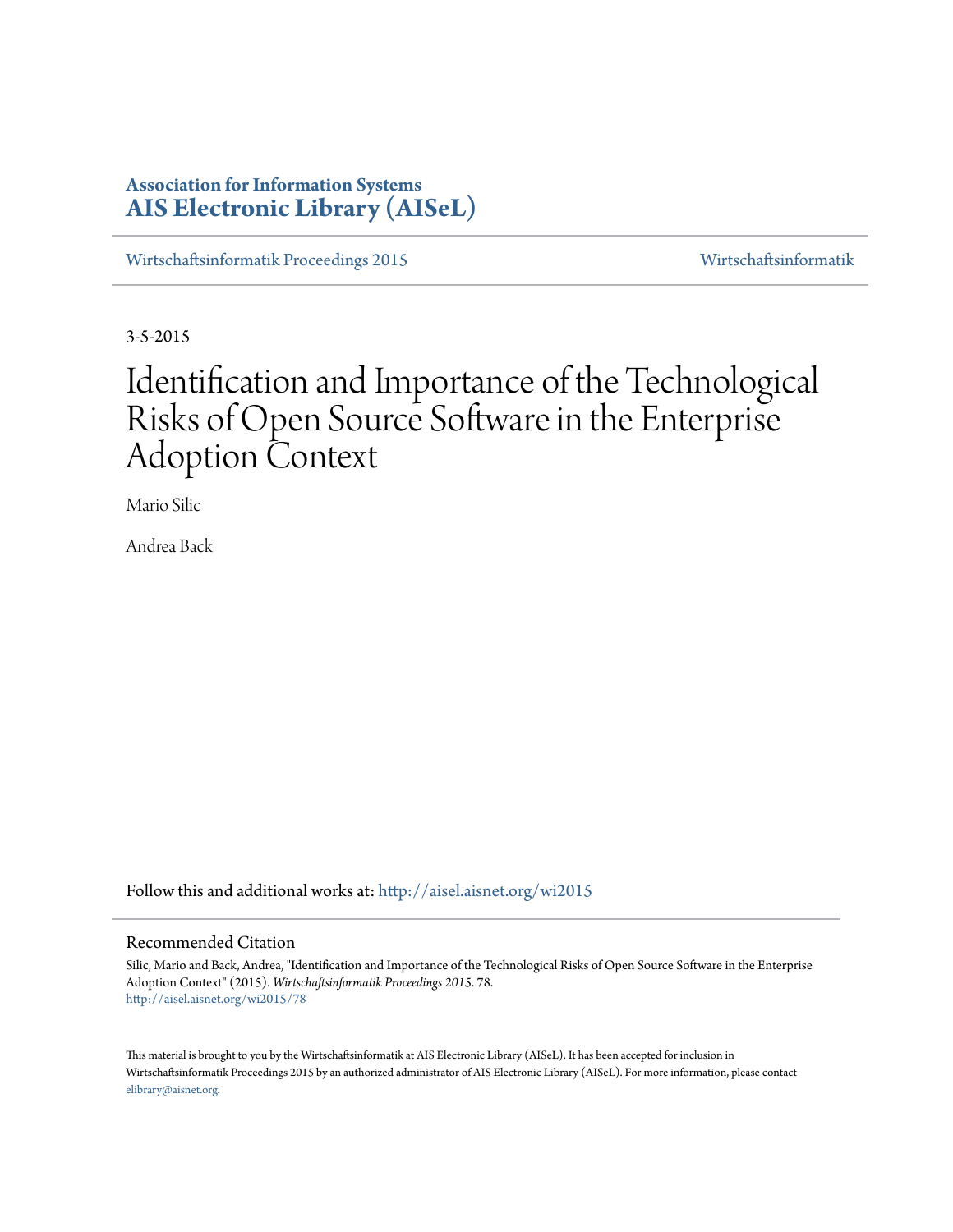# **Identification and Importance of the Technological Risks of Open Source Software in the Enterprise Adoption Context**

Mario Silic and Andrea Back

Institut für Wirtschaftsinformatik (IWI), University of St Gallen, St. Gallen, Switzerland [{mario.silic}@student.unisg.ch](mailto:%7Bmario.silic%7D@student.unisg.ch) {andrea.back}@unisg.ch

**Abstract.** Open source software (OSS) has reshaped and remodeled various layers of the organizational ecosystem, becoming an important strategic asset for enterprises. Still, many enterprises are reluctant to adopt OSS. Knowledge about technological risks and their importance for IT executives is still under researched. We aim to identify the technological risks and their importance for OSS adoption during the risk identification phase in the enterprise context. We conducted an extensive literature review, identifying 34 risk factors from 88 papers, followed by an online survey of 115 IT executives to study the risk factors' importance. Our results will be very valuable for practitioners to use when evaluating, assessing and calculating the risks related to OSS product adoption. Also, researchers can use it as a base for future studies to expand current theoretical understanding of the OSS phenomenon related to IT risk management.

**Keywords:** open source software, IT risk, IT risk management, enterprise open source software, information security, OSS risk, FLOSS risk, technological risk

# **1 Introduction**

While we could debate about open source software (OSS) still being a phenomenon or a disruptive technology, the reality is that OSS has reshaped and remodeled various layers of the organizational ecosystem, becoming an important strategic asset for enterprises. That was not always the case.

Microsoft's holy war on open source software started some years ago when the company's CEO described open source software as "a cancer that attaches itself in an

<sup>12&</sup>lt;sup>th</sup> International Conference on Wirtschaftsinformatik, March 4-6 2015, Osnabrück, Germany

Silic, M.; Back, A. (2015): Identification and Importance of the Technological Risks of Open Source Software in the Enterprise Adoption Context, in: Thomas. O.; Teuteberg, F. (Hrsg.): Proceedings der 12. Internationalen Tagung Wirtschaftsinformatik (WI 2015), Osnabrück, S. 1163-1176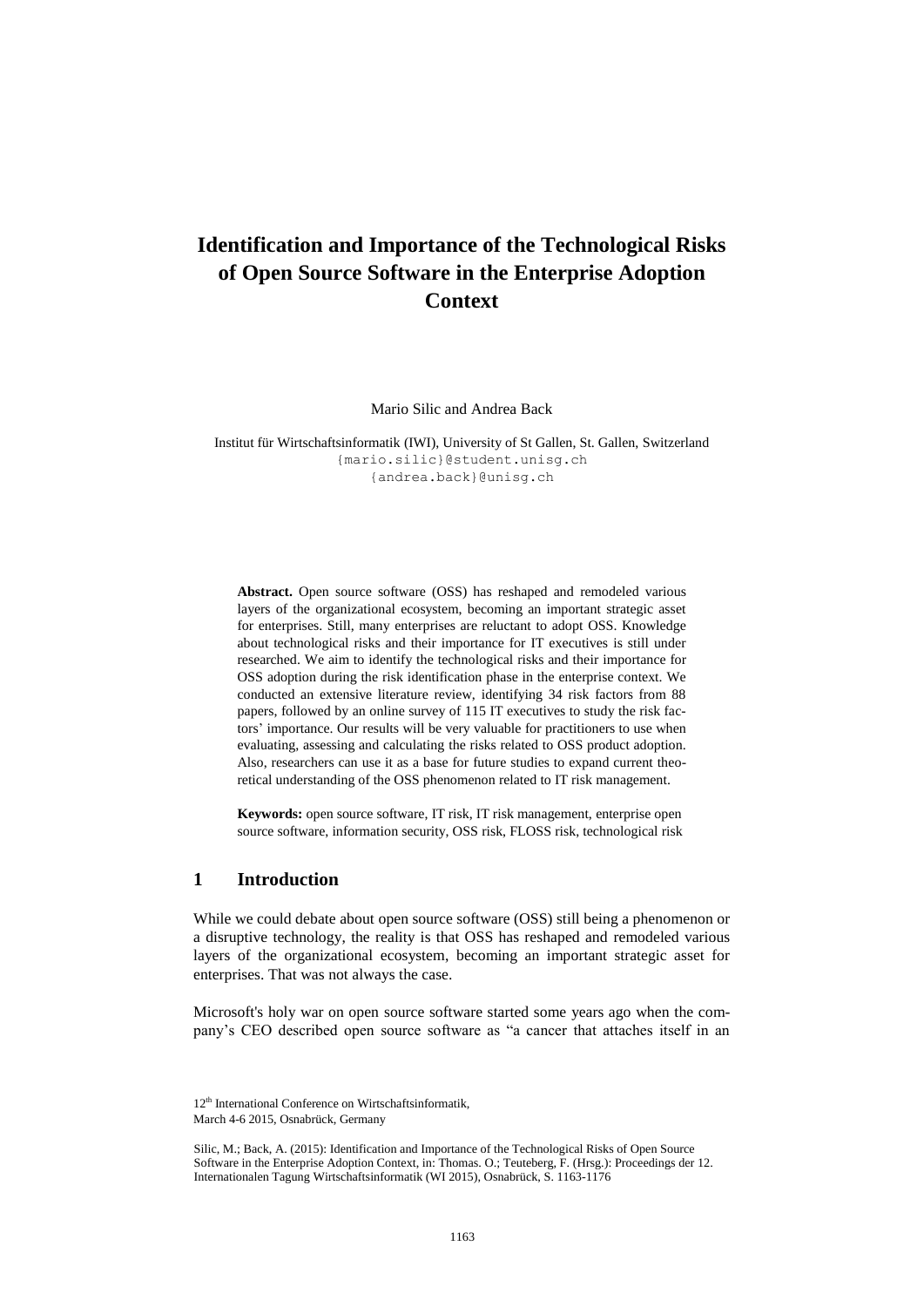intellectual property sense to everything it touches"<sup>1</sup>. In 2014 Microsoft made an important announcement about its intention to move to open source its .Net platform (a very popular software framework used by software developers to build Windows applications). This decision is an important shift for the software giant and confirms the importance of the OSS movement. Indeed, not so long ago software was perceived as a product that had a certain price to be paid for it, just as we would pay for any other material object [\[1\]](#page-12-0). The "open source" movement started in 1998 [\[2\]](#page-12-1) leading to the creation of the open source software (OSS). What is common to a number of different definitions of OSS that exist in academia and among practitioners is that OSS is software that can be freely modified and freely distributed, is technologically neutral, and grants free subsidiary licensing rights [\[2\]](#page-12-1). Today, from the enterprise perspective, OSS adoption and use have seen significant jumps; in certain areas, such as the server market, OSS technology is leading the race with over 54% [\[3\]](#page-12-2) of all worldwide servers using OSS server products. According to the [\[4\]](#page-12-3) survey OSS is experiencing an exponential rise in many areas such as cloud/virtualization, content management and mobile. It is evident that for many enterprises OSS has become a very legitimate option when choosing between a proprietary closed source solution and a freely available open source solution. In this context OSS is considered to be an important strategic asset thanks to its short time to market, reduced development and maintenance costs, and its customization possibilities [\[5\]](#page-12-4). Hence, OSS reshaped the software industry, directly impacting enterprises' business models, operating procedures and overall IT decision making chains [\[6-8\]](#page-12-5). However, quality and security have been important topics of dispute and debate between open and closed source opponents [\[9\]](#page-12-6). From an enterprise perspective 64% of enterprises still view security as a major obstacle to OSS adoption [\[10\]](#page-13-0). Despite this fact, many studies have not found any clear difference in security or quality levels between open and closed source software [\[11-](#page-13-1) [15\]](#page-13-1). [\[16\]](#page-13-2) states that open source software is not more secure than closed source software. However, [\[12\]](#page-13-3) argues that this debate is often determined by biased attitudes where there is a lack of quantitative data to support the results. By comparing the published vulnerabilities of open and closed source software, [\[12\]](#page-13-3) concluded that there is no significant difference in severity levels between open and closed source software. However, one limitation of the studies that compare IT security risks between open and closed source software exists in the number of cases used for comparison, which is generally very low. Another is that the majority of these studies are already outdated (produced between 2005 and 2009) and may not reflect the recent OSS expansion in terms of the new OSS products (e.g. Big data, mobile, cloud).

Still, one recent fact reveals that iOS (Apple's closed source operating system), with iPhone and iPad, is largely dominating the enterprise market with over 70% of the mobile device market share [\[17\]](#page-13-4). One possible explanation for this surprisingly dominant position of closed source software could be that many OSS products have a short lifecycle and end as a failure. Support for this comes from the popular OSS portal SourceForge.org, where out of more than 150,00 projects only 17% were successful

 $\overline{a}$ 

<sup>&</sup>lt;sup>1</sup> http://www.cnet.com/news/dead-and-buried-microsofts-holy-war-on-open-source-software/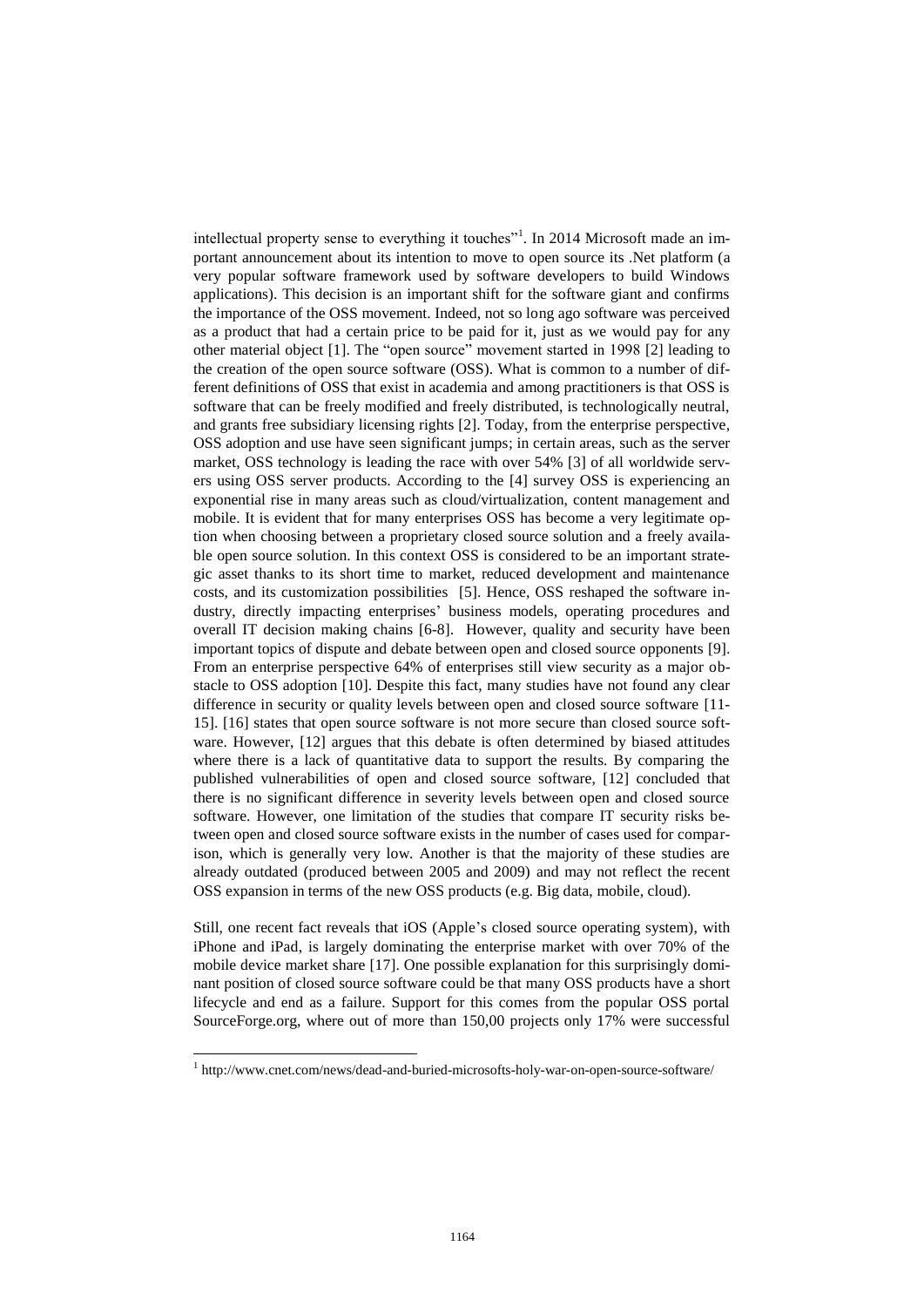and over 46 percent were abandoned in the initiation stage [\[18\]](#page-13-5). Despite this high number of failures, OSS proponents highlight clear advantages that OSS brings for enterprises, such as lowering expenditure through reduced scaling costs, license fees, hardware needs, etc. [\[18,](#page-13-5) [19\]](#page-13-6). On the other hand, opponents argue that OSS adoption brings important risks and that enterprises are clearly not performing any real costbenefit analysis [\[20\]](#page-13-7). In other words, the OSS evaluation process can be very timeconsuming and labor-intensive and these hidden costs are just one of the potential technological risks [\[21\]](#page-13-8). In order to minimize these risks, it is often necessary to go through the phase of end-user training [\[22\]](#page-13-9) and get professional support [\[19\]](#page-13-6). The quality of the OSS product was also questioned by researchers [\[19,](#page-13-6) [20,](#page-13-7) [23\]](#page-13-10), along with issues of 'compatibility' and 'lack of standards' [\[7,](#page-12-7) [24\]](#page-13-11).

Another important risk is licensing, as a number of different types of licenses exist [\[21,](#page-13-8) [25\]](#page-13-12), which complicates the overall integration process [\[26\]](#page-13-13); also, the lack of documentation or a roadmap [\[7\]](#page-12-7) could be a hindering factor when adopting OSS.

Finally, most of the previous studies face a generalizability challenge as either they were focused on a single (specific) OSS product in a particular organization/country [\[27\]](#page-13-14) or their research setting was public administrations [\[28\]](#page-13-15) and software companies [\[29\]](#page-14-0). On the other hand, the study done by [\[30\]](#page-14-1) on the organizational adoption of OSS did not face this generalizability issue as it employed data extraction techniques to analyze the web server logs. However, in so doing it limited the scope of the OSS products it could analyze. Moreover, according to [\[20,](#page-13-7) [29,](#page-14-0) [31\]](#page-14-2), the risks related to OSS adoption are not yet well understood, and need to be researched in a more systematic way that would bring more precision, accuracy and generalizability to the results.

In this paper we aim to fill this existing research gap by identifying the technological risks of OSS in the enterprise context. Hence, in this research paper we seek to address the following research questions:

*1. What are the technological risks of OSS in the enterprise context?*

*2. Which technological risks of OSS have most impact on the adoption process in the enterprise context?*

We will proceed as follows. Firstly, we will identify the technological risks present in the OSS enterprise adoption context by conducting an extensive literature review. Secondly, we will conduct a survey with enterprise IT decision makers to confirm the importance and relevance of the identified technological risks in their decision making process. Our research will be of particular interest to practitioners as it will offer valuable guidance during the risk identification phase. For researchers, our findings will bring new insights about the technological risks related to the OSS phenomenon. In the next sections we will 1) detail the research methodology explaining our literature review; 2) identify the OSS technological risks and review them through the sur-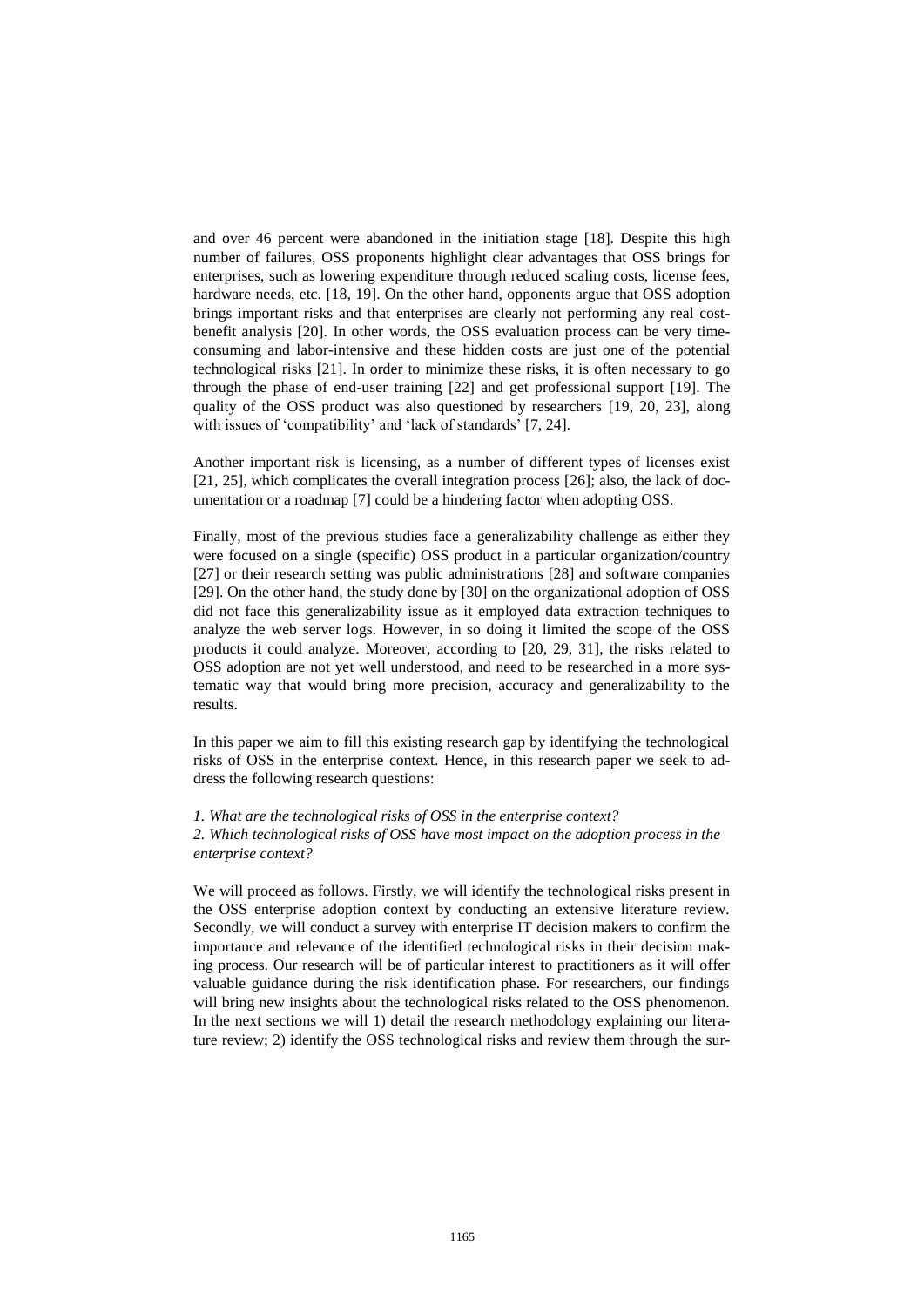vey; 3) discuss how the results can be applied in practice; and finally, 4) conclude the paper.

# **2 Research methodology**

#### **2.1 Identification of the technological risks in OSS - Literature review**

To have the best possible literature review outcome, we followed the recommendation of conducting review stages, as suggested by [\[32\]](#page-14-3), which consist of a four-step search process: journal search, database search, keyword search and backward/forward search.

For this literature review we adopted a broad hierarchical search strategy in order to capture high quality papers. We started with the most reliable sources and, using the backward and forward search, we added articles not identified in the previous search phase.

Following the four main steps as the core of our strategy, the initial three steps were carried out between February and June 2014, while articles in the fourth step were added on a continuous basis.

#### *Database selection and keyword search*

As the 'IT risk' topic can be found in several different disciplines, our aim was to be exhaustive in coverage. Hence, we used the following databases: EBSCOhost, ISI Web of Knowledge and Science Direct. These three databases allow for searching more than 4,000 IT/business related journals and conferences. Moreover, we included two major libraries, ACM and the IEEE Xplore, as their focus is mostly on computer science publications. Finally, we also added AIS Electronic Library as we wanted to include the Journal of the Association for Information Systems (JAIS). With this approach we covered the majority of top MIS journals. Also, in order to be as exhaustive as possible, we did not restrict the search to a defined time frame, but searched through all available years. Additionally, in order to be sure we did not omit any important publication we included Google Scholar (despite the fact that it is considered to be a rather uncontrollable source) as we wanted to ensure that all important previous work was also included.

To begin with, we followed the recommendations of [\[32\]](#page-14-3) and [\[33\]](#page-14-4) in conducting the review process:

1) We searched through all databases. We used the terms (("*security"* OR *"safety"* OR *"risk"* OR *"danger"* OR *"vulnerability"* OR *"attack"* OR *"threat" OR "weaknesses" OR "vulnerabilities" OR "attacks" OR "threats"*) AND ("*open source"* OR "*open source software"* OR "*open systems*")) to search through the titles, abstracts and keywords of all articles published in the respective journals in order to find all publications.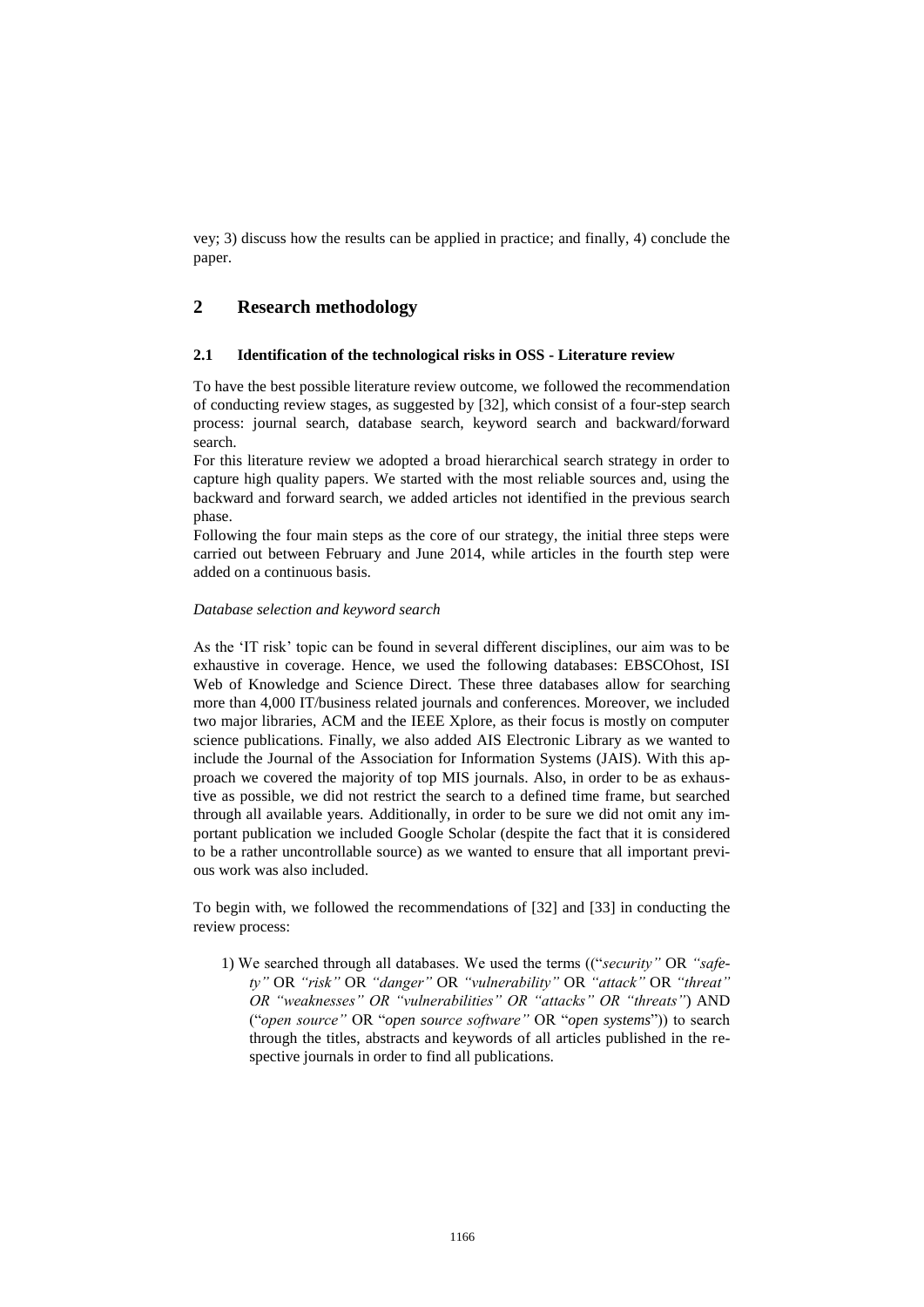- 2) In order to be more comprehensive and ensure all important prior work was included, we used Google Scholar with the combination of risk / open source software / security keywords. Google Scholar offers some unique options for scientific research (e.g. [\[34\]](#page-14-5)) and it searches articles from various disciplines and sources. The initial search of Google Scholar yielded over 2,040,000 articles. We limited the results to the first 100 articles and identified an additional 10 articles that we included in the paper stock.
- 3) Our last step was a backward/forward search, as suggested by [\[33\]](#page-14-4). While analyzing the publications identified in the previous steps, we selected articles that could be relevant (mainly publications from top journals). An additional 15 papers were identified using the backward/forward process.

Our initial paper stock comprised 145 papers. We removed 27 duplicates and, after analyzing every article for the journal and topic relevance (by reviewing the abstract), we removed an additional 30 articles. The final stock of papers comprised 88 articles.

In order to identify technological risks we proceeded as follows: 1) we extracted all already identified technology risks from our paper stock; 2) we reduced 110 initially found risk items (by merging risk items with similar meaning, and removing duplicates) to 48 risk items; and 3) we regrouped risk items. Our final number of items was reduced to 34. The regrouping of items was repeated four times. Three researchers and two independent IT consultants performed this successive refinement process. Overall, during the entire technology risks identification process we did not find any major issues (except for licensing risk factors where several similar risk items appeared) as the whole procedure relied on the previously identified risks in the OSS enterprise context.

#### *Instrument validation*

To assess objectivity, reproducibility, and inter-coder reliability in respect of our content analysis, two reliability scores were calculated to ascertain the level of agreement between coders. Firstly, we computed Krippendorff's alpha because it is generally accepted as the most relevant measure of agreement among multiple coders [\[35\]](#page-14-6). Secondly, Cohen's kappa [\[36\]](#page-14-7) was calculated as it is still considered the best choice when it comes to evaluating inter-coder reliability [\[37\]](#page-14-8). Krippendorff's alpha and Cohen's kappa substantially exceeded the recommended minimum values of 0.70 and 0.60, respectively. Hence, we conclude that the coding instrument was deemed reliable.

#### **2.2 Surveys**

As the objective of this study is to identify the technological risks of OSS that make a difference throughout the decision making process, we launched an online survey. We asked IT decision makers to assess the technological risks by ranking them according to the importance they have during the OSS product evaluation. This importance cri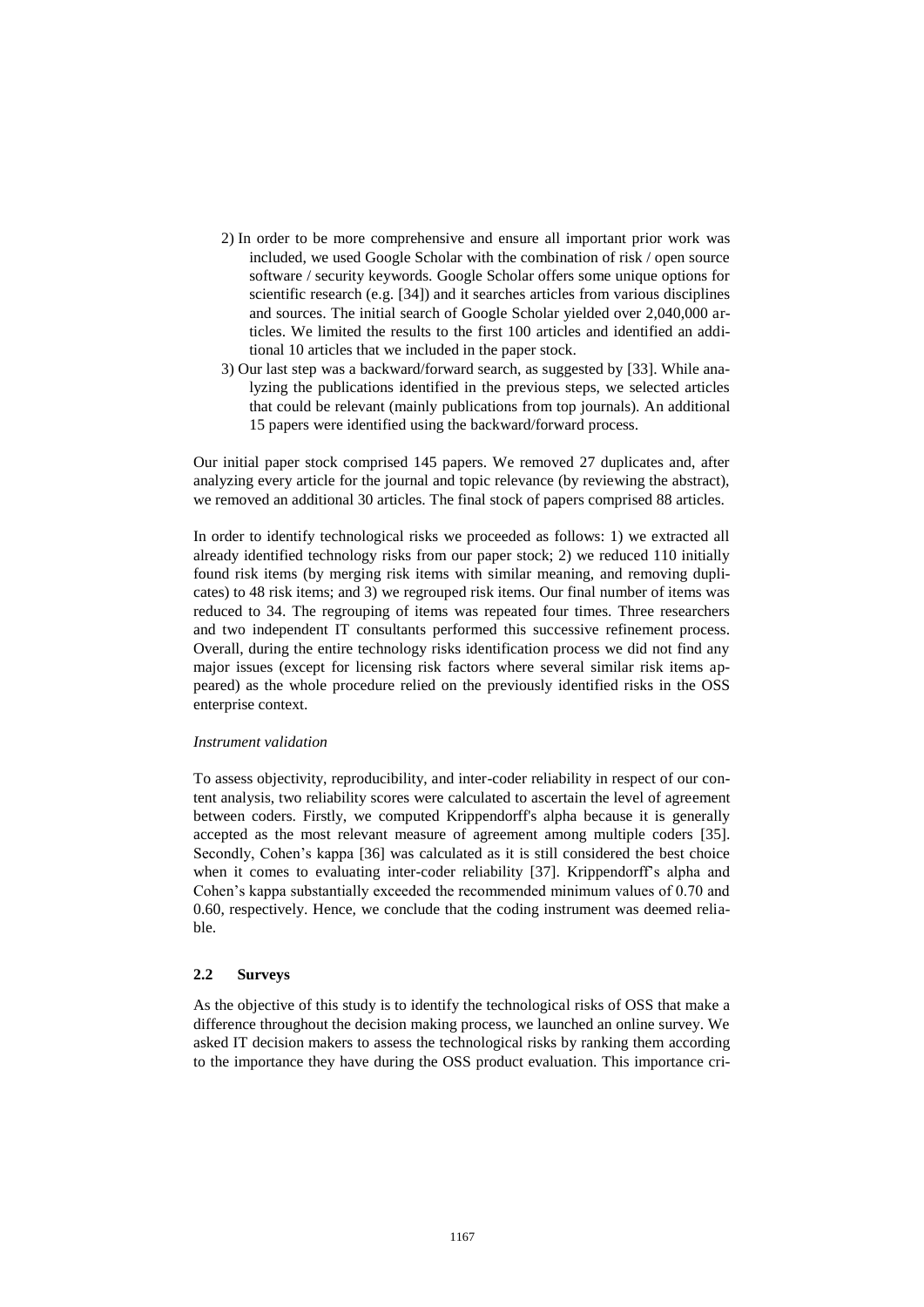terion relates to the risk identification phase that decision makers perform when adopting new products. To rank technological risk factors, a scale from 0-10 was used in which 0 signified "totally irrelevant" and 10 signified "absolutely fundamental". In order to minimize possible ranking challenges we clearly explained to participants that only the final ranking has a real meaning, while values have no meaning in themselves. In other words, giving the value of 7 to factor 1 and the value of 3 to factor 2 means that factor 1 is more important than factor 2, but the values of "7" and "3" have no meaning in themselves.

The survey was conducted from June to July 2014. We used e-mail to address the key informants in the following order: the Chief Information Officer (CIO) was our primary target whom we tried to contact whenever possible. However, in many cases, the CIO function did not exist and only the Chief Executive Officer (CEO) or IT directors were present. Thus, after the CIO we targeted similar functions (such as a CEO or IT director). Also, in order to make sure that we avoided any eventual data privacy or e-mail spam concerns, we did not send any reminders to the informants. Finally, in total we contacted 620 IT decision makers who represented enterprises of various sizes and types. Our aim was not specifically to target users or non-users of OSS products, as we did not want to influence the study results and create a possible bias by selecting only users of OSS technology. However, all contacted participants were involved in the IT decision making processes. This means that they were actively involved in the risk identification phase during the adoption analysis phase of the new software products. In total, 135 people completed the survey. Furthermore, we removed 20 responses due to missing data (12) and inconsistent response patterns (8) resulting from implausibly short handling times  $\ll$  3 minutes). Our final sample accounted for 115 participants.

This response rate (of 18.5%) can be seen as low but it is still acceptable with regard to the difficulties in obtaining survey responses from IS executives and corporatelevel managers [\[38\]](#page-14-9).

# **3 Results**

In this section we present our detailed findings. Firstly, we start by presenting the technological risks present during the OSS adoption process. These technological risks are evaluated by enterprises during the risk identification phase and play an important role in the decision making process when adopting a new OSS product.

#### **3.1 Identification of the technological risks of OSS**

Using the extensive literature review followed by the risk items refinement process, the identified technological risks are presented in Table 1. A total of 34 technological risks were identified.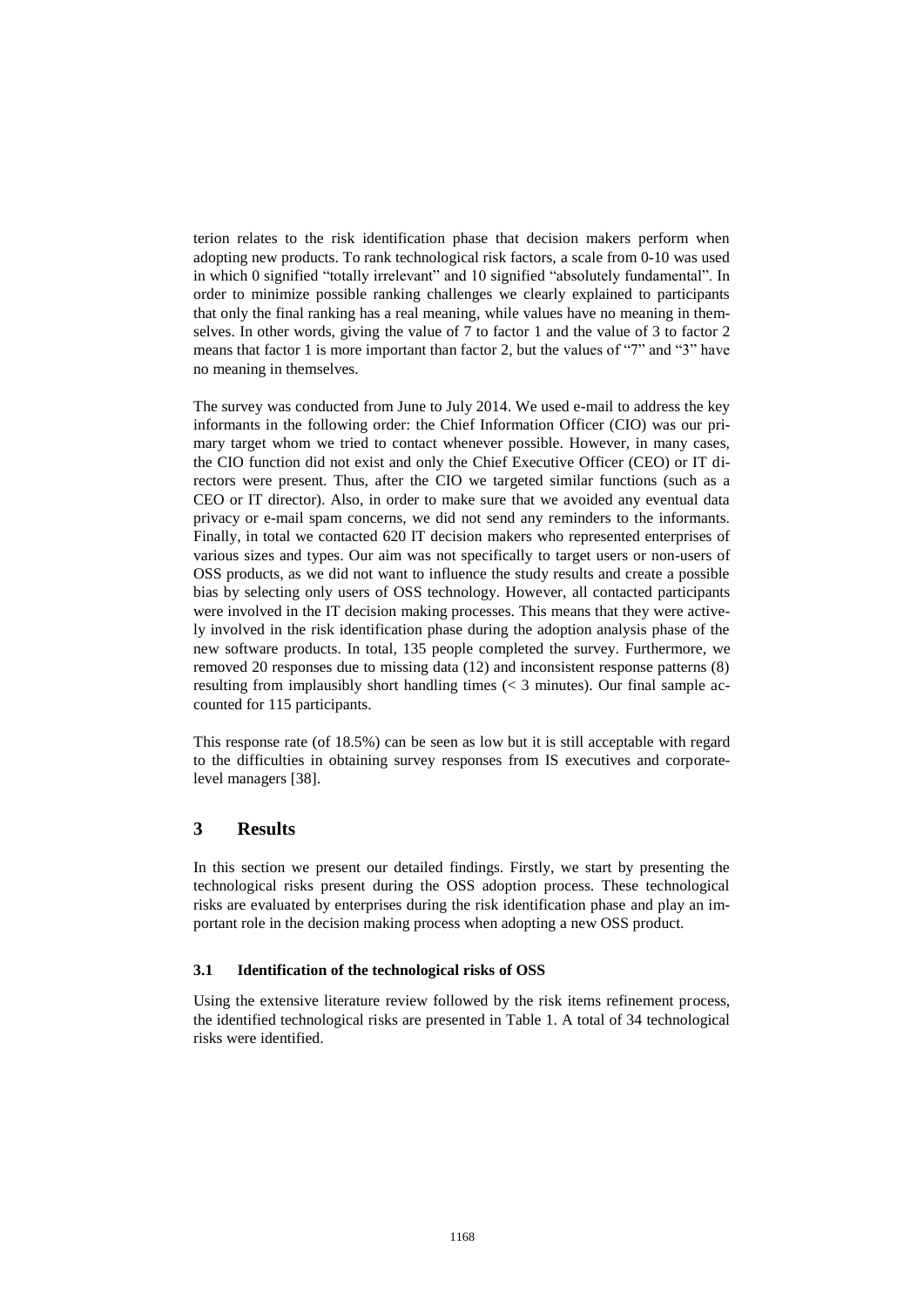|                                             | <b>Risk factors</b>                 |
|---------------------------------------------|-------------------------------------|
| Interoperability<br>1.                      | 2. Maintainability                  |
| Lack of support<br>3.                       | Compliance<br>4.                    |
| Lack of ownership<br>5.                     | Performance<br>6.                   |
| Access to the source code<br>7.             | Short-term support<br>8.            |
| Lack of expertise<br>9.                     | 10. Environmental risks             |
| 11. Availability of technical documenta-    | 12. Modularity                      |
| tion/user manual                            |                                     |
| 13. Mid-/long-term existence of a user com- | 14. Standard architecture           |
| munity                                      |                                     |
| 15. Code security                           | 16. Law conformance                 |
| 17. Ability to customize                    | 18. Type of license                 |
| 19. Portability                             | 20. Programming language uniformity |
| 21. Localization and human interface        | 22. Complexity                      |
| 23. Best practices on use                   | 24. OSS quality                     |
| 25. Return on investment (ROI)              | 26. Evaluation                      |
| 27. Total cost of ownership (TCO)           | 28. Code integrity                  |
| 29. Sponsor                                 | 30. Compatibility issues            |
| 31. Hidden costs                            | 32. Lack of roadmap                 |
| 33. Forking                                 | 34. Reliability                     |

**Table 1***.* Technological risk factors

# **3.2 Importance of the technological risks of OSS**

After identifying the technological risks that have a significant effect on the IT decision making process of OSS product risk evaluation, we present the online survey results.

*Participants' demographics*

In Table 2 participant demographics are detailed.

|           | <b>Table 2.</b> Survey participants' demographics |               |   |                |                |
|-----------|---------------------------------------------------|---------------|---|----------------|----------------|
| Country   | #                                                 | Country       | # | Country        | #              |
| Australia | 3                                                 | Indonesia     |   | Singapore      | $\overline{c}$ |
| Belgium   | 4                                                 | <b>Israel</b> | 2 | South Africa   |                |
| Brazil    | 5                                                 | Italy         | 5 | Spain          | 4              |
| Canada    | 4                                                 | Jordan        |   | Sweden         |                |
| Chile     | 2                                                 | Mexico        | 2 | Switzerland    |                |
| Croatia   | 2                                                 | Norway        | 2 | Taiwan         |                |
| Denmark   | 2                                                 | Pakistan      | 2 | Turkey         |                |
| Finland   | 2                                                 | Poland        | 3 | Ukraine        | 4              |
| France    | 5                                                 | Portugal      |   | United Kingdom | 8              |

|  |  | Table 2. Survey participants' demographics |
|--|--|--------------------------------------------|
|  |  |                                            |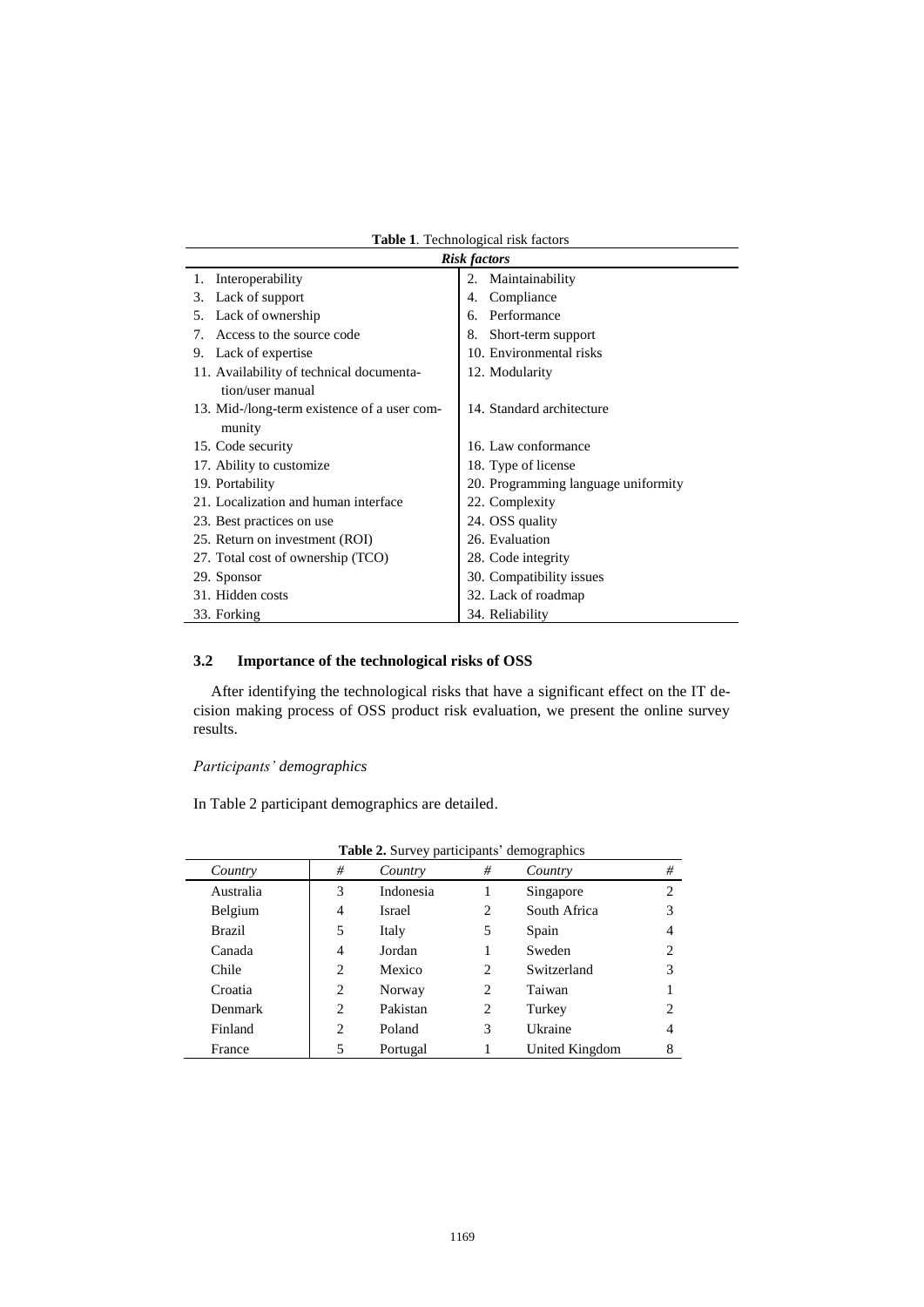| Germany | Romania     | <b>United States</b> |  |
|---------|-------------|----------------------|--|
| Greece  | Russia Fed- | Pakistan             |  |
| India   |             |                      |  |

115 IT executives completed the survey, providing responses from 34 different countries. Of these 115 participants, 102 were men (88.6%) and 13 were women (11.4%); the average age of the participants was 42.8 years.

Participants originated from various types of industries/organizations: Consulting (18.6%), Engineering (7.8%), Entrepreneurship (5.2%), Information Technology (41.2%), Banking/Finance/Accounting (1.50%), Business Services/Consultant (1.60%), and other (24.1%). In the other category there were a total of 18 different industries represented (i.e. Airport, Banking, Education, Finance, Government, etc.). When asked about their positions within these organizations, the distribution came out as follows: CIO (70.5%), IT Director (9.6%), Information Security Manager (1.5%), and other (18.40%). There were 12 different positions indicated in the other category (i.e. Architect, Business Systems Security Manager, Developer, Network Admin., etc.). When it comes to professional experience and organizational size, Table 3 shows the participant distribution.

| Years of experience | In $\%$    | Organization size              | In $\%$    |
|---------------------|------------|--------------------------------|------------|
| Less than 1 year    | 28 (24.3%) | Large: over 250 employees      | 51         |
|                     |            |                                | $(44.3\%)$ |
| $1-3$ years         | 35 (30.4%) | Medium: 50–250 employees       | 36         |
|                     |            |                                | (31.3%)    |
| $3-8$ years         | 32 (27.8%) | Small: fewer than 50 employees | 28         |
|                     |            |                                | $(24.4\%)$ |
| Over 8 years        | 20 (17.5%) |                                |            |

**Table 3:** Participant Experience and Organization Size

We also wanted to understand the number of "nonprofit" organizations that participated in the survey. Thus, we asked the participants whether their organization was "for profit" or "nonprofit". Only 5 participants out of 115 confirmed that their organization is a "nonprofit" one. As this is rather a low number, we decided not to compare the "for profit" vs "nonprofit" statistics as it could lead to statistically wrong results.

However, we asked participants whether they tested or evaluated OSS products before adopting them. In other words, we wanted to know if there was any formal procedure whereby an OSS product was evaluated or whether it was simply adopted without going through any risk identification phase. A high number of participants (85%) confirmed that their organization evaluates OSS products.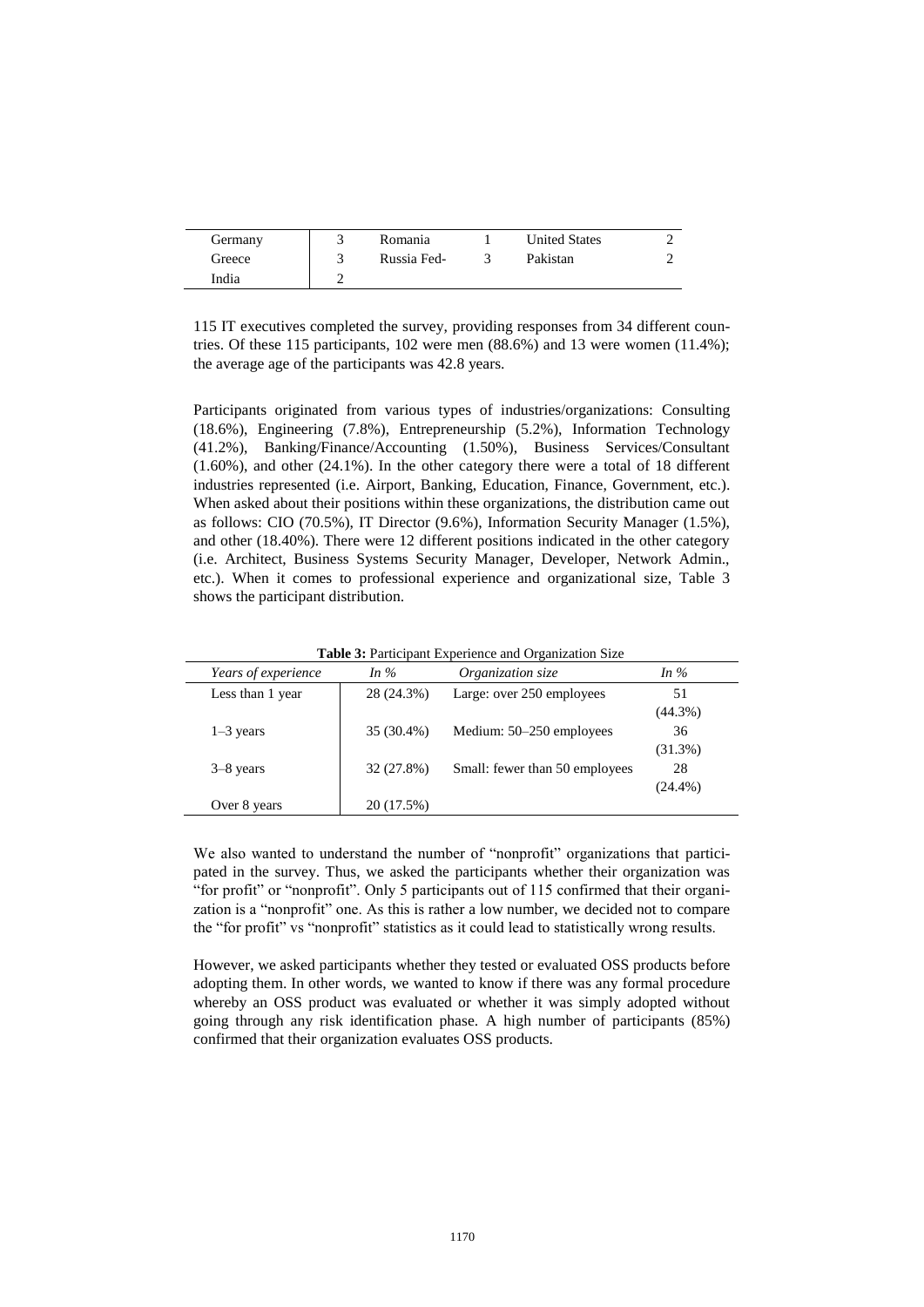Finally, in Table 4 we present the detailed findings about the importance of technological risk factors which are evaluated during the risk identification phase of OSS products.

Table 4 has five different columns, the first of which indicates the risk factor. The second column indicates the overall average score the risk factor obtained, whereas the three remaining columns indicate the scores attributed by participants, divided by their enterprise size.

|                                                                  |         | Enterprise size |        |       |  |
|------------------------------------------------------------------|---------|-----------------|--------|-------|--|
| Technological risk factor                                        | Overall | Large           | Medium | Small |  |
| Security                                                         | 9.6     | 10              | 9.6    | 9.6   |  |
| Reliability                                                      | 9       | 9.3             | 8.9    | 9     |  |
| Performance                                                      | 8.5     | 8.7             | 8.8    | 8.5   |  |
| Maintainability                                                  | 8.1     | 8.5             | 8.1    | 8.1   |  |
| Lack of expertise                                                | 8.1     | 8.5             | 8.2    | 8.1   |  |
| Access to the source code                                        | 8       | 6.5             | 7.4    | 8     |  |
| Standard compliance                                              | 7.9     | 8.5             | 8      | 7.9   |  |
| Availability of technical docu-<br>mentation/user manual         | 7.9     | 7.8             | 8.6    | 7.9   |  |
| Total cost of ownership (TCO)                                    | 7.8     | 8.8             | 8      | 7.8   |  |
| OSS quality                                                      | 7.8     | 7               | 7.8    | 7.8   |  |
| Ability to customize                                             | 7.7     | 7.2             | 7.5    | 7.7   |  |
| Mid-/long-term existence of a us-<br>er community                | 7.6     | 7.7             | 8      | 7.6   |  |
| Interoperability issues                                          | 7.5     | 8               | 7.6    | 7.5   |  |
| Return on investment (ROI)                                       | 7.5     | 7.8             | 7.9    | 7.5   |  |
| Hidden costs                                                     | 7.5     | 6               | 8.2    | 7.5   |  |
| Law conformance                                                  | 7.4     | 7.3             | 8.3    | 7.4   |  |
| Code integrity                                                   | 7.4     | 7.5             | 7.3    | 7.4   |  |
| Mid-/long-term existence of a<br>maintainer organization/sponsor | 7.4     | 6.8             | 8.9    | 7.4   |  |
| Standard architecture                                            | 7.3     | 7.2             | 7.5    | 7.3   |  |
| Compatibility issues                                             | 7.3     | 6               | 8      | 7.3   |  |
| Lack of long-term support                                        | 7.3     | 7.5             | 8      | 7.3   |  |
| Standard architecture                                            | 7.2     | 7.3             | 7.3    | 7.2   |  |
| Portability                                                      | 7.1     | 6.8             | 6.7    | 7.1   |  |

**Table 4:** Importance of the technological risk factors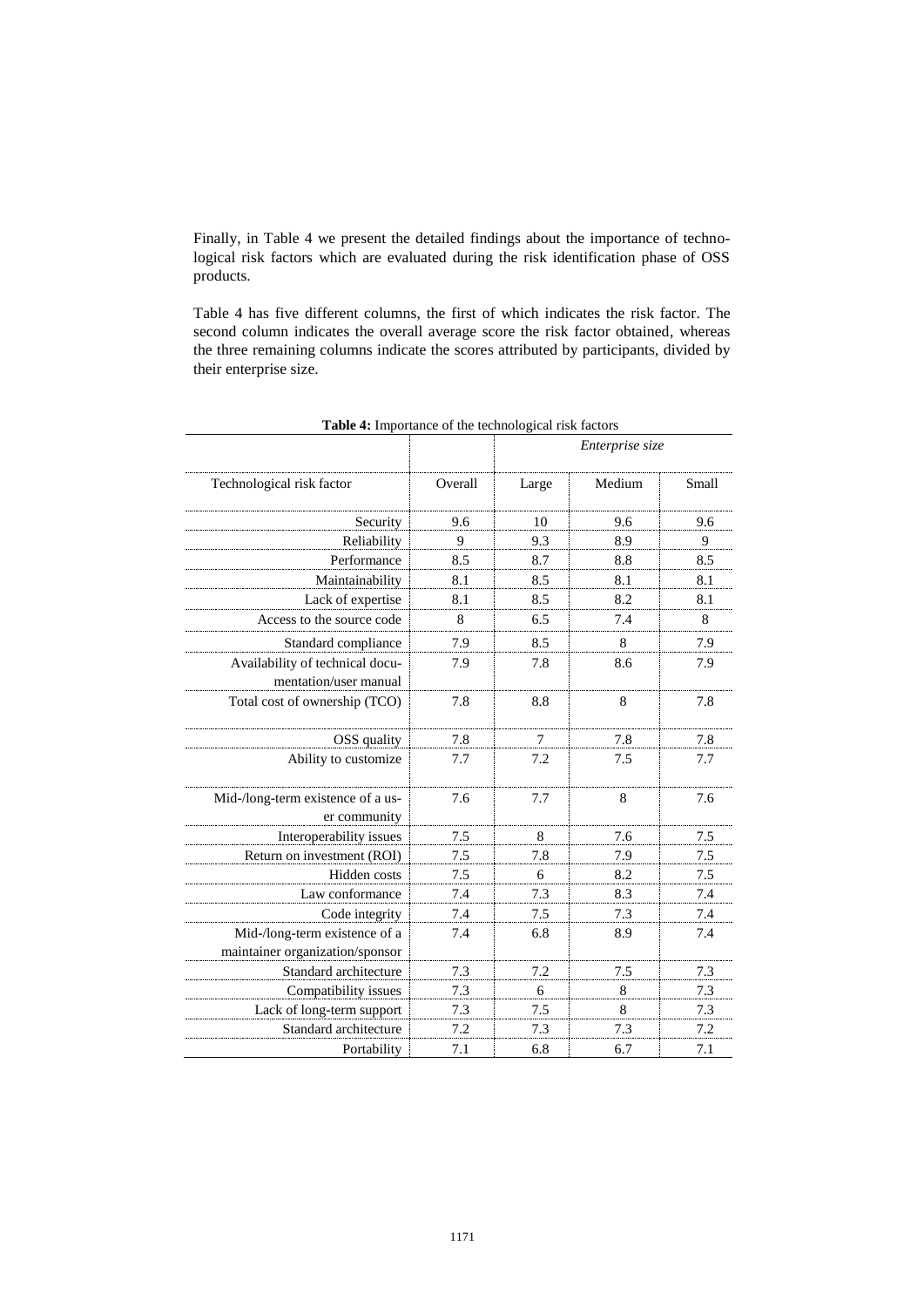| Modularity                        |         |       | 6.6             |       |
|-----------------------------------|---------|-------|-----------------|-------|
| Best practices on use             |         | 6.4   | 7.6             |       |
| Localization and human interface  |         | 7.2.  | 79              |       |
| Types of licenses used            |         | 7.5   |                 |       |
| Complexity                        | 6.9     | 6.8   | 6.5             | 6.9   |
| Short-term support                | 6.9     |       |                 | 6 ዓ   |
| Lack of good evaluation / Testing | 6.9     | 6.5   |                 | 6.9   |
|                                   |         |       | Enterprise size |       |
| Technological risk factor         | Overall | Large | Medium          | Small |
| OSS product complexity            | 6.7     | 5.8   | 6.7             |       |
| Forking                           | 6.4     | 55    | 68              | 64    |
| Lack of ownership                 | 6.4     |       | 6.6             |       |
| Lack of roadmap                   | 6.3     | 5     | 6.2             | 6.3   |
| Environmental issues              | 55      |       |                 |       |

# **4 Discussion**

IT risk management is the application of risk management to information technology with the objective of better managing IT risk. This first step in the risk management process, risk identification, is a critical one as failure to achieve high security may lead to the breakdown of the whole system [\[39\]](#page-14-10). This study identified 34 risk factors that have significant importance for IT executives when evaluating OSS products. Our results confirm previous findings from academia [\[12,](#page-13-3) [16\]](#page-13-2) or practitioner surveys [\[9,](#page-12-6) [10\]](#page-13-0), confirming that security related risk ranks highest and has high importance in the entire decision making process. Comparing the top six risk factors (security, reliability, performance, maintainability, lack of expertise, and access to the source code), between different organizational sizes (large, medium and small) we can see that security risk factor is the primary concern for large enterprises and was ranked with a value of 10; we can also see that access to the source code is not an important risk factor taken into account when evaluating OSS products. This could mean that large enterprises are deeply concerned about their IT security but are not really concerned by the fact that anonymous programmers with bad intentions could modify the original source code and embed malicious code into the freely available open source code. [\[40\]](#page-14-11). Compliance risk, interoperability and the total cost of ownership (TCO) are factors that seem to be of high importance for large enterprises. This is not a surprising result as we were expecting to see these factors rank highly. Indeed, a study conducted by [\[41\]](#page-14-12) analyzed 635 apps and found that more than 70% of mobile applications that contain open source fail to comply.

From an enterprise perspective, this can be seen as worrying, as expenses related to regulatory fines for compliance failure can be very high. Also, it is evident that enterprises are very cautious about interoperability and the total cost of ownership (TCO) when making their financial estimates related to the direct and indirect costs of OSS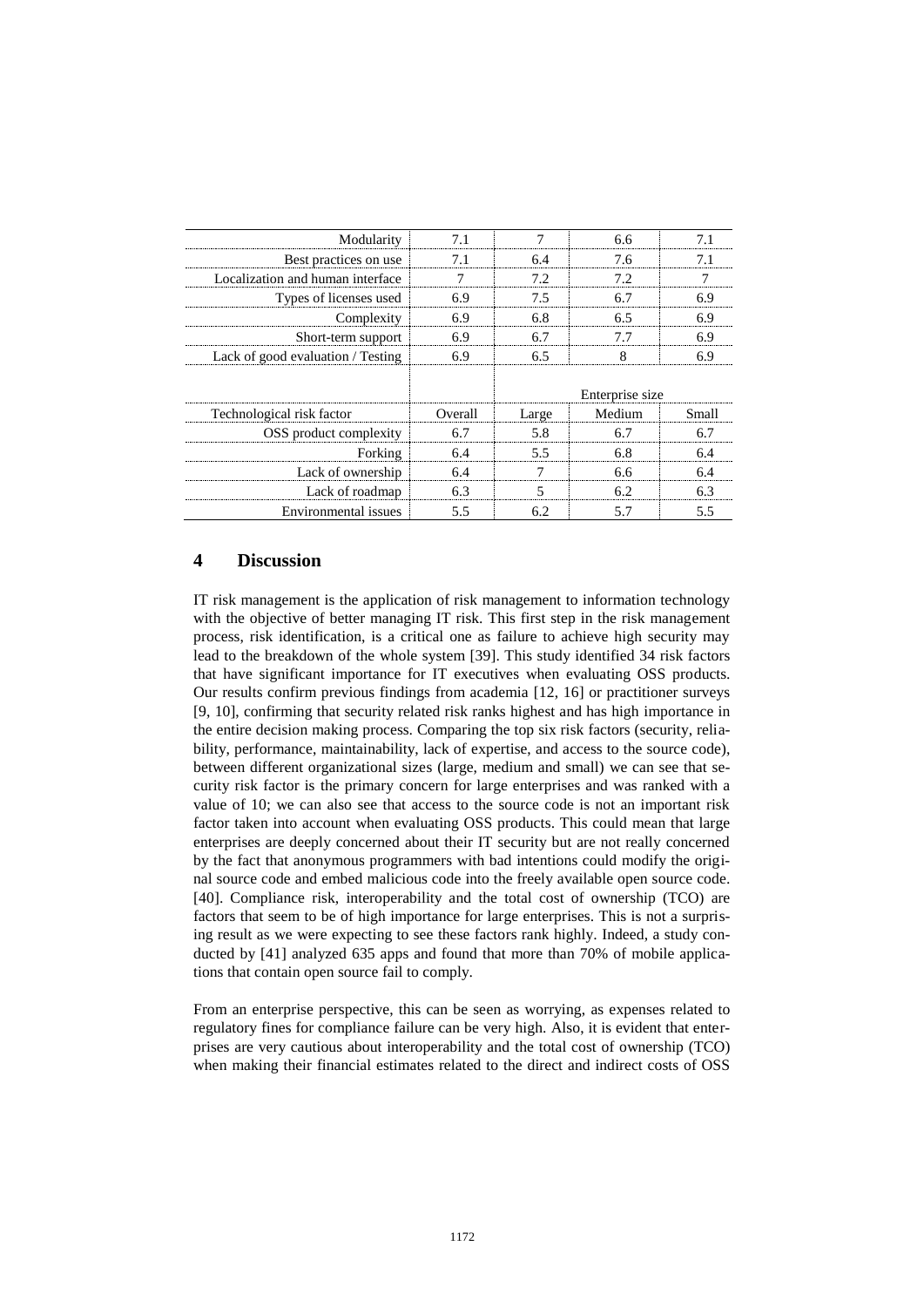product adoption. Among the five least important risk factors we can see that OSS product complexity, forking, lack of ownership, lack of roadmap and environmental issues do not have a high impact on the decision making process. While we could understand why the 'environmental issues' factor does not figure among the most important factors, it was a bit surprising to see that enterprises are not really worried about the OSS product complexity, lack of ownership and roadmap, or forking. Indeed, as past research has revealed that only 17% of all Sourceforge.org open source projects have been successful and over 46 percent were abandoned in the initiation stage [\[18\]](#page-13-5), we would expect to see higher concerns from the enterprise perspective regarding the uncertainties related to the future of the project (e.g. lack of road map). This could mean that enterprises are aware of these potential pitfalls but are also comfortable with taking the risk.

Another finding is that small enterprises' results are very consistent with the overall results. This can be interpreted as the willingness of smaller companies to be more agile and open to adopting OSS products. In medium or large organizations, due to much greater organizational complexities, challenges are also higher and thus, there is a need to be much more cautious about various risk factors. One such challenge is the difference in terms of the importance of 'hidden costs' and 'compatibility issues' for large and medium-sized companies; for large companies hidden costs are not a particularly significant risk factor, while for medium-sized companies, on the contrary, this represents a risk factor that has to be carefully analyzed. The same is true of the 'compatibility issues'. This can probably be explained by the fact that larger organizations have much bigger and more complex organizational structures whereby these risk factors would usually undergo a longer and more intensive evaluation process.

Finally, our identified technological risks (Table 4) would be a very valuable tool to support the risk identification process in the context of OSS. We provide the identified list of technological risk factors that have the greatest impact on OSS adoption from the risk perspective in the enterprise context. This list could be used as a checklist that IT executives could use while evaluating the OSS product in the risk identification phase. Also, it could be an important source of valuable information for the decision makers when evaluating and quantifying the risks related to OSS organizational adoption.

Given that prior research [\[29,](#page-14-0) [31\]](#page-14-2) has argued that technological risks related to OSS adoption are not well understood, this work attempted to bridge this research gap by providing a systematic review of the technological risks present in the enterprise context and their importance for decision makers.

Future researchers may use our results as a base from which to further explain the reasons why various risk factors have different levels of importance for enterprises. Moreover, it would be useful to further advance the theoretical understanding of the risk factors of organizational OSS.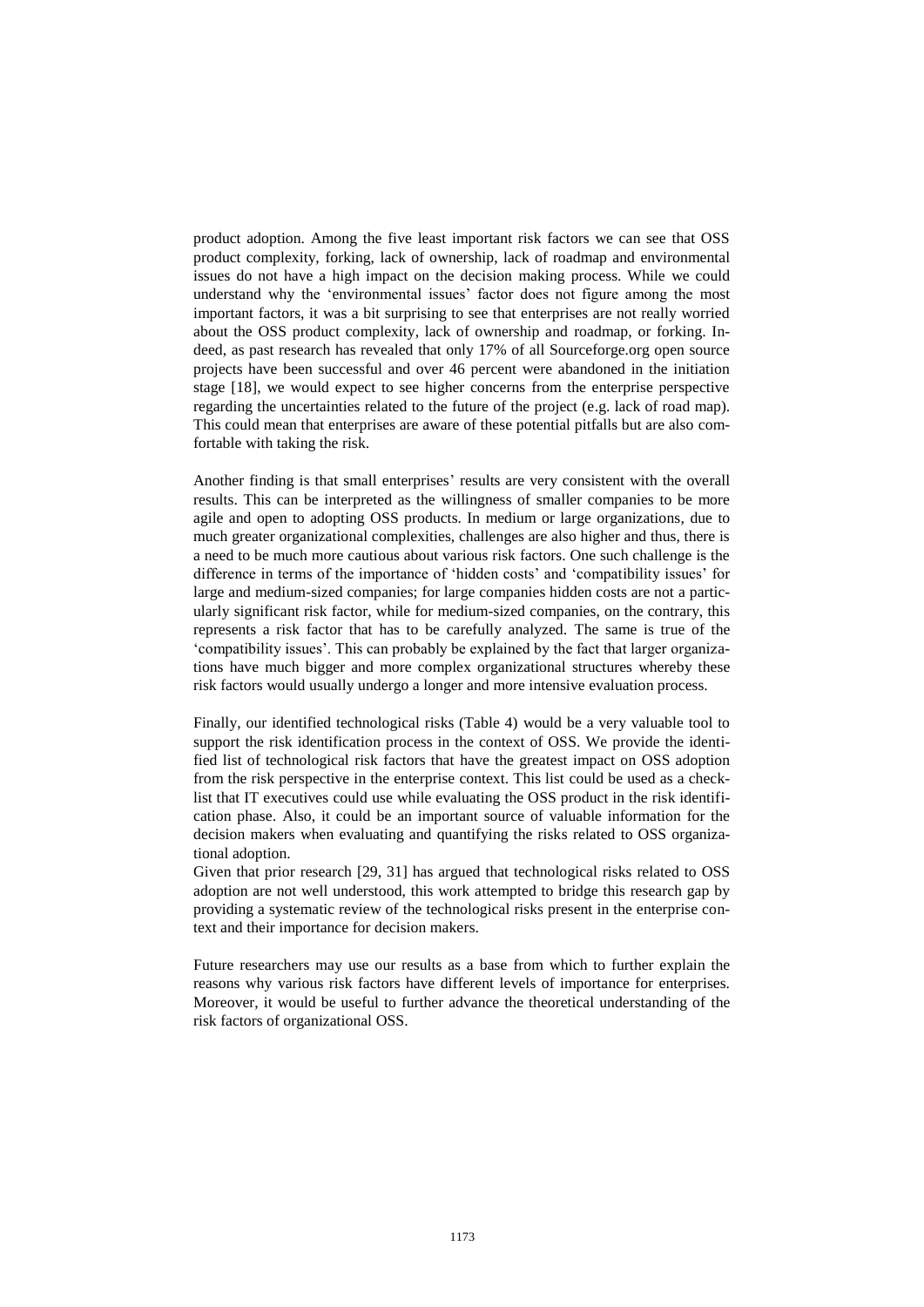## **5 Conclusion**

Our research aimed at answering the following research questions: What are the technological risks of OSS adoption in the enterprise context, and which technological risks of OSS have most impact on the adoption process in the enterprise context? We conducted an exhaustive literature review to identify the main technological risk factors from 88 papers, followed by an online survey of 115 IT executives, using the taxonomy development method suggested by [\[42\]](#page-14-13). Our research offers valuable insights into the technological risks present in the OSS context and the importance they have for the IT executives during the risk identification process of OSS products.

Our results could be particularly valuable for the IT executives involved in the risk management process during the risk identification phase as they could be used as a checklist when reviewing, evaluating and even calculating the risks related to OSS adoption. Future studies may further expand and build on these results to further explain the risk identification phase in the enterprise OSS context by advancing the theoretical understanding of the phenomenon.

### **References**

<span id="page-12-0"></span>1. Schryen, G.: Is open source security a myth? Communications of the ACM 54, 130-140 (2011)

<span id="page-12-1"></span>2. Perens, B.: The open source definition. Open sources: voices from the open source revolution 171-185 (1999)

<span id="page-12-2"></span>3. Netcraft: Web server survey. (2014[\) http://news.netcraft.com/archives/2013/08/09/august-](http://news.netcraft.com/archives/2013/08/09/august-2013-web-server-survey.html)[2013-web-server-survey.html.](http://news.netcraft.com/archives/2013/08/09/august-2013-web-server-survey.html) (Accessed:14.07.2014)

<span id="page-12-3"></span>4. Black Duck: The Eighth Annual Future of Open Source Survey. (2014)

[http://www.blackducksoftware.com/future-of-open-source.](http://www.blackducksoftware.com/future-of-open-source) (Accessed:10.07.2014)

<span id="page-12-4"></span>5. Franch, X., Susi, A., Annosi, M.C., Ayala, C., Glott, R., Gross, D., Kenett, R., Mancinelli,

<span id="page-12-5"></span>F., Ramsamy, P., Thomas, C.: Managing Risk in Open Source Software Adoption. In: Proc. 8th Int. Conf. on Software Engineering and Applications (ICSOFT-EA 2013). SciTePress. (Year) 6. Krogh, G.v.: Open-source software development. MIT Sloan Management Review 44, 14 (2003)

<span id="page-12-7"></span>7. Ågerfalk, P.J., Deverell, A., Fitzgerald, B., Morgan, L.: Assessing the role of open source software in the European secondary software sector: a voice from industry. In: Proceedings of the 1st International Conference on Open Source Systems (Scotto, M. and Succi, G. Eds.), pp. 82-87. (Year)

8. Ågerfalk, P.J., Fitzgerald, B.: Outsourcing to an Unknown Workforce: Exploring Opensurcing as a Global Sourcing Strategy. MIS quarterly 385-409 (2008)

<span id="page-12-6"></span>9. Gartner: Road Map for Open-Source Success Understanding Quality and Security. (2014) [http://my.gartner.com/portal/server.pt?open=512&objID=260&mode=2&PageID=3460702&re](http://my.gartner.com/portal/server.pt?open=512&objID=260&mode=2&PageID=3460702&resId=2674615&ref=QuickSearch&sthkw=Road+Map+for+Open-Source+Success%3A+Understanding+Quality+and+Security) [sId=2674615&ref=QuickSearch&sthkw=Road+Map+for+Open-](http://my.gartner.com/portal/server.pt?open=512&objID=260&mode=2&PageID=3460702&resId=2674615&ref=QuickSearch&sthkw=Road+Map+for+Open-Source+Success%3A+Understanding+Quality+and+Security)

[Source+Success%3A+Understanding+Quality+and+Security.](http://my.gartner.com/portal/server.pt?open=512&objID=260&mode=2&PageID=3460702&resId=2674615&ref=QuickSearch&sthkw=Road+Map+for+Open-Source+Success%3A+Understanding+Quality+and+Security) (Accessed:14.07.2014)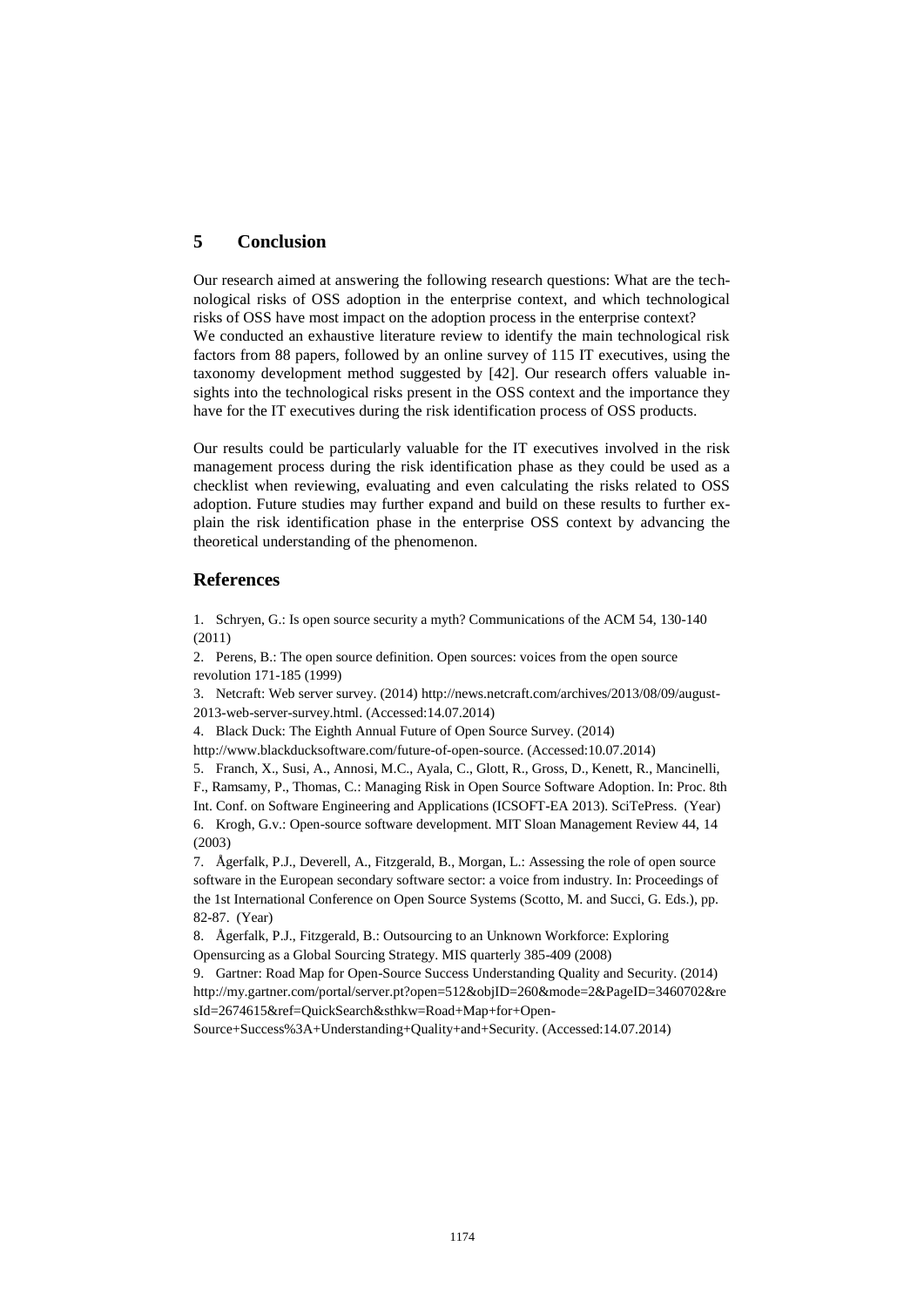<span id="page-13-0"></span>10. Deloitte: Open mobile survey. (2012[\) http://www.deloitte.com/assets/Dcom-](http://www.deloitte.com/assets/Dcom-Turkey/Local%20Assets/Documents/turkey_tr_tmt_openmobile_220212.pdf)[Turkey/Local%20Assets/Documents/turkey\\_tr\\_tmt\\_openmobile\\_220212.pdf.](http://www.deloitte.com/assets/Dcom-Turkey/Local%20Assets/Documents/turkey_tr_tmt_openmobile_220212.pdf)

(Accessed:10.07.2014)

<span id="page-13-1"></span>11. Dedeke, A.: Is Linux Better than Windows Software? IEEE Software 26, 104-104 (2009)

<span id="page-13-3"></span>12. Schryen: Security of Open Source and Closed Source Software: An Empirical Comparison of Published Vulnerabilities. AMCIS 2009 Proceedings (2009)

13. Schryen, G., Rich, E.: Increasing Software Security through Open Source or Closed Source Development? Empirics Suggest that We have Asked the Wrong Question. In: System Sciences (HICSS), 2010 43rd Hawaii International Conference on, pp. 1-10. (Year)

14. Schryen: Is Open Source Security a Myth? Communications of the ACM 54, 130-140 (2011)

15. Aberdour, M.: Achieving Quality in Open-Source Software. Software, IEEE 24, 58-64 (2007)

<span id="page-13-2"></span>16. Payne, C.: On the security of open source software. Information Systems Journal 12, 61-78 (2002)

<span id="page-13-4"></span>17. Good Technology: Report on App, Platform and Device Preferences from the Leader in Secure Mobility. (2013[\) http://media.www1.good.com/documents/rpt-mobility-index-q413.pdf.](http://media.www1.good.com/documents/rpt-mobility-index-q413.pdf) (Accessed:10.07.2014)

<span id="page-13-5"></span>18. Schweik, C.M., English, R.C.: Internet success: a study of open-source software commons. MIT Press (2012)

<span id="page-13-6"></span>19. Fitzgerald, B., Kenny, T.: Developing an information systems infrastructure with open source software. Software, IEEE 21, 50-55 (2004)

<span id="page-13-7"></span>20. Ven, K., Verelst, J., Mannaert, H.: Should you adopt open source software? Software, IEEE 25, 54-59 (2008)

<span id="page-13-8"></span>21. Tiangco, F., Stockwell, A., Sapsford, J., Rainer, A., Swanton, E.: Open-source software in an occupational health application: the case of Heales Medical Ltd. Procs (2005)

<span id="page-13-9"></span>22. Morgan, L., Finnegan, P.: Benefits and drawbacks of open source software: an exploratory study of secondary software firms. Open Source Development, Adoption and Innovation, pp. 307-312. Springer (2007)

<span id="page-13-10"></span>23. Rudzki, J., Kiviluoma, K., Poikonen, T., Hammouda, I.: Evaluating Quality of Open Source Components for Reuse-Intensive Commercial Solutions. In: Software Engineering and

<span id="page-13-11"></span>Advanced Applications, 2009. SEAA '09. 35th Euromicro Conference on, pp. 11-19. (Year) 24. van Rooij, S.W.: Perceptions of Open Source versus Commercial Software: Is Higher Education Still on the Fence? Journal of Research on Technology in Education 39, 433-453 (2007)

<span id="page-13-12"></span>25. McGhee, D.D.: Free and open source software licenses: benefits, risks, and steps toward ensuring compliance. Intellectual Property & Technology Law Journal 19, 5 (2007)

<span id="page-13-13"></span>26. Jaaksi, A.: Experiences on product development with open source software. Open source development, adoption and innovation, pp. 85-96. Springer (2007)

<span id="page-13-14"></span>27. Goode, S.: Something for nothing: management rejection of open source software in Australia's top firms. Information & Management 42, 669-681 (2005)

<span id="page-13-15"></span>28. Federspiel, S.B., Brincker, B.: Software as Risk: Introduction of Open Standards in the Danish Public Sector. Information Society 26, 38-47 (2010)